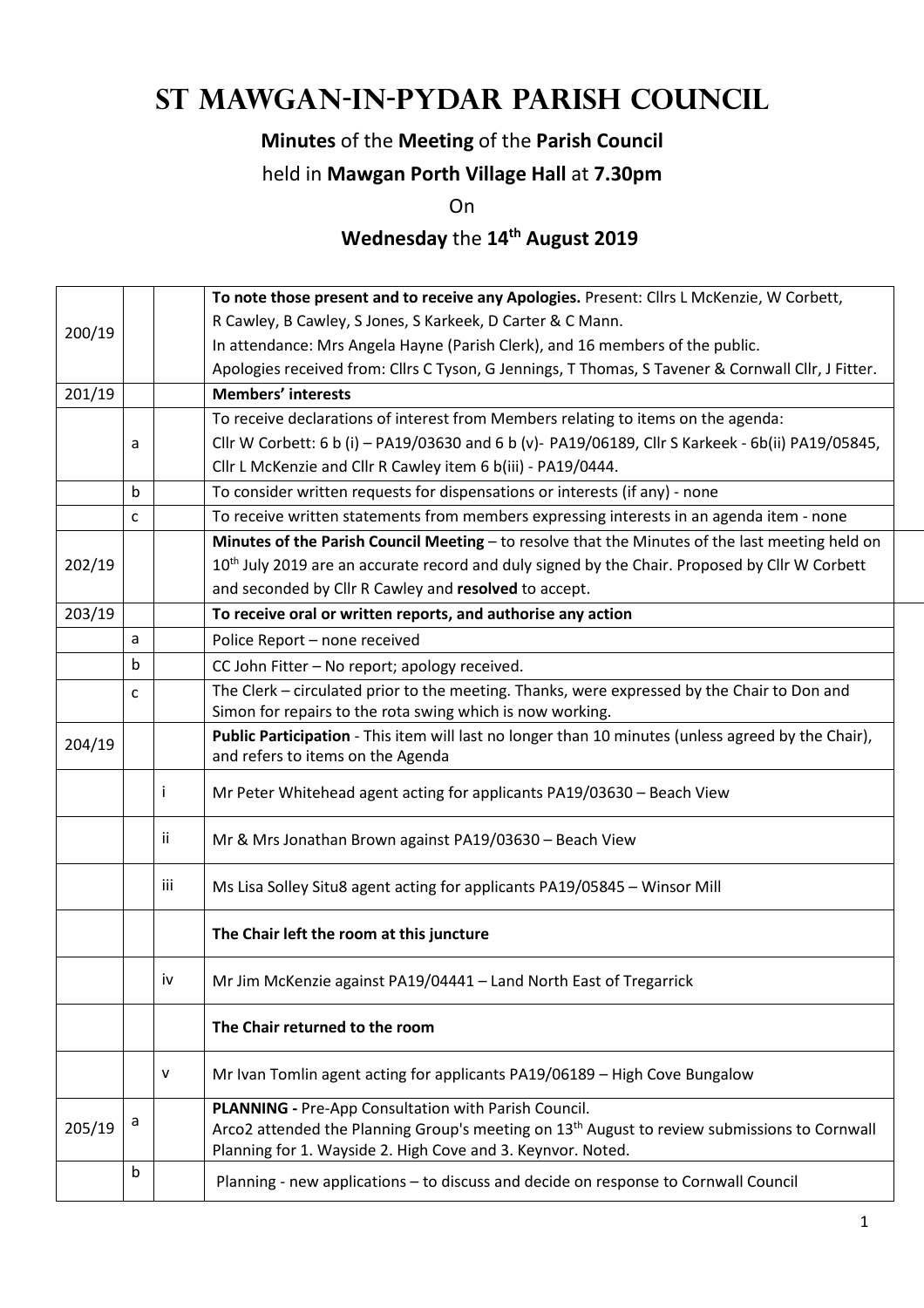|              |              | Cllr W Corbett left the room at this juncture                                                                                                                                                                                                                                                                                                                                                                                                                                                                                                                                                                        |  |  |  |
|--------------|--------------|----------------------------------------------------------------------------------------------------------------------------------------------------------------------------------------------------------------------------------------------------------------------------------------------------------------------------------------------------------------------------------------------------------------------------------------------------------------------------------------------------------------------------------------------------------------------------------------------------------------------|--|--|--|
|              | Ť            | PA19/03630. Applicant Mr and Mrs Chris and Fiona Heritage. Proposal: Demolition of the<br>existing dwelling and the construction of a replacement dwelling. Location: Beach View<br>Trenance Mawgan Porth. An extension of time for comment had been agreed with CC Case<br>Officer. Concerns were expressed that the proposed ridge height would not be favoured if<br>higher than PA18/04468 (allowed on appeal), but the footprint would be preferable to<br>PA18/04468. Proposed by Cllr D Carter and seconded by Cllr C Mann and resolved to give<br>conditional support but to question ridge height with LPA. |  |  |  |
|              |              | Cllr W Corbett returned to the room. Cllr S Karkeek left the room at this juncture                                                                                                                                                                                                                                                                                                                                                                                                                                                                                                                                   |  |  |  |
|              | ii           | PA19/05845 Applicant: Mr R Karkeek. Proposal: Proposed conversion of, and extension to<br>garage to form dwelling Location Winsor Mill Winsor Lane St Mawgan TR8 4EU. Proposed by W<br>Corbett and seconded by Cllr R Cawley and resolved no objection. Cllr S Jones abstained.                                                                                                                                                                                                                                                                                                                                      |  |  |  |
|              |              | Cllr S Karkeek returned to the room. Chair, Cllr L McKenzie and Cllr R Cawley left the room at<br>this juncture. In the absence of the Vice-Chair, Cllr C Tyson, it was resolved that Cllr W Corbett<br>take the Chair for the next item.                                                                                                                                                                                                                                                                                                                                                                            |  |  |  |
|              | iii          | PA19/04441 Applicant: Mr S Plant. Proposal: Outline application for proposed residential<br>development. Location: Land North East of Tregarrick Ox Lane St Mawgan. Cllr W Corbett<br>proposed, and Cllr C Mann seconded, and it was resolved to object to large scale of<br>development in an AGLV, ecological concerns, and effects of proposed access onto Ox Lane. Cllr<br>B Cawley abstained.                                                                                                                                                                                                                   |  |  |  |
|              |              | Chair, Cllr L McKenzie and Cllr R Cawley returned to the room and resumed position.                                                                                                                                                                                                                                                                                                                                                                                                                                                                                                                                  |  |  |  |
|              | iv           | PA19/06034 Applicant Ms C Wills Atelier 3 Ltd. Proposal: Proposed demolition of existing garage<br>and storerooms to enable construction of replacement garage, additional bedrooms, en suite<br>and shower room, living area, boot room and associated works including modification of existing<br>garden area to create new parking spaces. Location: Linden Lea Trevenna Cross St Mawgan.<br>Proposed by Cllr S Karkeek and seconded by Cllr S Mann and resolved no objection.                                                                                                                                    |  |  |  |
|              |              | Cllr W Corbett left the room at this juncture                                                                                                                                                                                                                                                                                                                                                                                                                                                                                                                                                                        |  |  |  |
|              | $\mathsf{V}$ | PA19/06189 Applicant: Mr And Mrs R Calder. Proposal: Redevelopment of site consisting of<br>demolition of existing five-bedroom property and garage, and construction of replacement four-<br>bedroom dwelling-house with associated works, provision of external amenity areas and<br>vehicular parking. Location: High Cove Bungalow Trenance Mawgan Porth. Proposed by Cllr S<br>Karkeek and seconded by Cllr D Carter and resolved no objection. Cllr S Jones voted against the<br>motion.                                                                                                                       |  |  |  |
|              |              | Cllr W Corbett returned to the room                                                                                                                                                                                                                                                                                                                                                                                                                                                                                                                                                                                  |  |  |  |
|              | vi           | PA19/05997 Applicant: Mr James Sanders. Proposal: Demolition of derelict outbuildings and<br>extension to existing 2-bedroom cottage to create 3-bedroom family house. Location: 7 Porth<br>Farm Cottages Mawgan Porth. Cllr W Corbett proposed, and Cllr S Jones seconded, and it was<br>resolved to object whilst requesting a detailed survey of the site be prepared which states what<br>lawful uses now exist for the various elements at the site.                                                                                                                                                            |  |  |  |
|              | vii          | PA19/06511 Applicant: Mr And Mrs Oldham. Proposal: Single storey extension to rear, first floor<br>extension over garage. Location: Orchard Cottage Trevarrian. Cllr S Karkeek proposed and Cllr C<br>Mann seconded, and it was resolved no objection                                                                                                                                                                                                                                                                                                                                                                |  |  |  |
| $\mathsf{C}$ |              | To consider planning applications received before meeting -                                                                                                                                                                                                                                                                                                                                                                                                                                                                                                                                                          |  |  |  |
|              | İ            | PA19/06963 Applicant Mr Malcolm Davies. Proposal: Ash - fell because of disease (canker at<br>base) and danger (proximity to house). Location: Oak Villa St Mawgan TR8 4EN. As this<br>application is for works to trees in a Conservation Area, it will be decided under delegated<br>authority. Noted.                                                                                                                                                                                                                                                                                                             |  |  |  |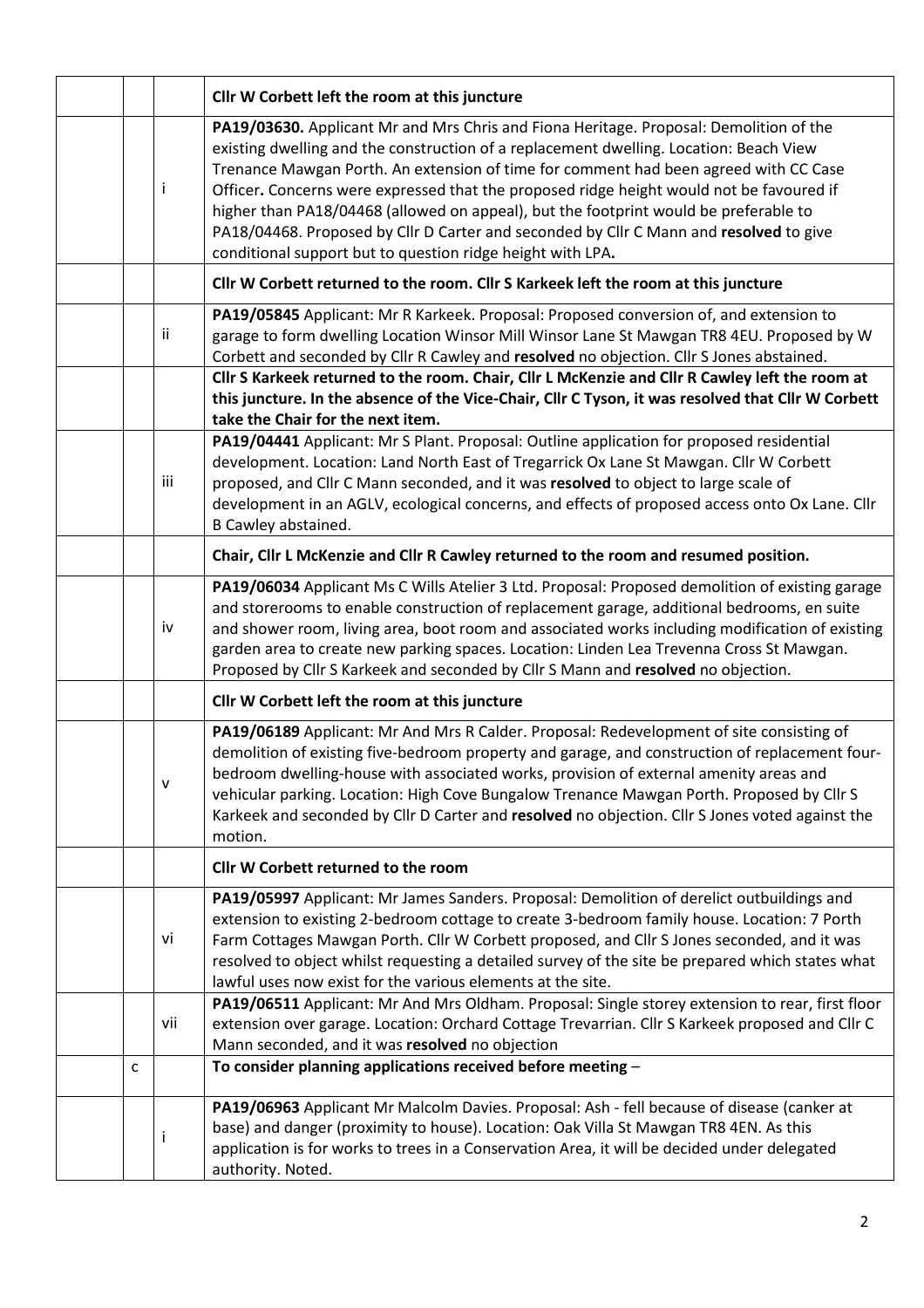|        | d |              | To note Advices and Decisions by Cornwall Council:                                                                                                                                                                                                                                                                                                                                                                                                                                           |  |  |  |  |  |
|--------|---|--------------|----------------------------------------------------------------------------------------------------------------------------------------------------------------------------------------------------------------------------------------------------------------------------------------------------------------------------------------------------------------------------------------------------------------------------------------------------------------------------------------------|--|--|--|--|--|
|        |   | Ť            | PA19/02923 APPROVED. Applicant: Mrs Nicola Murrish. Proposal: Extension to provide<br>agricultural open fronted shed, incorporating secure tractor shed to the east of the stable block,<br>plus addition of a further two stables to the west of the stable block. Location: Jacaranda<br>Retorrick Mill TR8 4BH. Noted                                                                                                                                                                     |  |  |  |  |  |
|        |   |              | PA19/03861 APPROVED Applicant: Ms J Deacon. Proposal: Proposed construction of                                                                                                                                                                                                                                                                                                                                                                                                               |  |  |  |  |  |
|        |   | Ϊİ           | conservatory. Location: Boskel Mawgan Porth Hill Mawgan Porth. Noted                                                                                                                                                                                                                                                                                                                                                                                                                         |  |  |  |  |  |
|        |   | iii          | PA19/05218 APPROVED Applicant: Mr & Mrs McCutcheon.Proposal: Redevelopment of site with<br>replacement dwelling without compliance to Condition 3 of Decision Notice PA19/02038 dated                                                                                                                                                                                                                                                                                                        |  |  |  |  |  |
|        |   |              | 13th June 2019. Location: Green Hedges Trenance Mawgan Porth. Noted                                                                                                                                                                                                                                                                                                                                                                                                                          |  |  |  |  |  |
|        |   | iv           | Appeal Ref: APP/D0840/W/19/3224149 Beach View, Trenance, Mawgan Porth, Newquay,<br>Cornwall, TR8 4DB. The appeal is allowed and planning permission is granted for the demolition<br>of existing dwelling and construction of replacement dwelling at Beach View, Trenance, Mawgan<br>Porth, Newquay, Cornwall, TR8 4DB in accordance with the terms of the application, Ref.<br>PA18/04468, dated 10 May 2018, and subject to the conditions listed in the Annex to this<br>decision. Noted |  |  |  |  |  |
|        |   | ${\sf v}$    | PA19/04257 APPROVED Applicant: Mr Chris Foster and Mrs Katherine Foster. Proposal:<br>Construction of a replacement dwelling (existing dwelling to be demolished). Location: Little<br>Tredragon Tredragon Road Trenance Mawgan Porth. Noted                                                                                                                                                                                                                                                 |  |  |  |  |  |
|        |   | vi           | APP/D0840/W/19/3229734 PA19/00212. Appellant: Mr Richard Rawlings. Proposal: Removal of<br>condition 3 (agricultural occupancy) of C2/89/01541 - Erection of farmhouse and garage.<br>Location: Sea Breezes Mawgan Porth TR8 4BG. Noted. The PC did not raise any objections to the<br>proposal, but Cllr W Corbett and the Chair are delegated to look at the LPA reasons for refusal<br>and comment if appropriate.                                                                        |  |  |  |  |  |
|        | e |              | 5 day-Protocol for Local Councils - none received                                                                                                                                                                                                                                                                                                                                                                                                                                            |  |  |  |  |  |
|        | f |              | To discuss planning enforcement issues $-$ to refer any new issues and updates $-$ if any                                                                                                                                                                                                                                                                                                                                                                                                    |  |  |  |  |  |
|        |   | $\mathbf{I}$ | Marver Chalets excavation near to historic site - required archaeological plan has been<br>submitted and monitoring is believed to be taking place.                                                                                                                                                                                                                                                                                                                                          |  |  |  |  |  |
| 206/19 |   |              | WORKING GROUPS - to receive reports (if any), and agree any necessary action and<br>expenditure:                                                                                                                                                                                                                                                                                                                                                                                             |  |  |  |  |  |
|        | a |              | Burial Ground - to note burial of the late Maureen Michell on 14 <sup>th</sup> August. Clerk attended.<br>Noted.                                                                                                                                                                                                                                                                                                                                                                             |  |  |  |  |  |
|        | b |              | Beach and Environment - invitation received to join Suez for a beach clean on Mawgan Porth                                                                                                                                                                                                                                                                                                                                                                                                   |  |  |  |  |  |
| 207/19 |   |              | Beach, Saturday 28 September - 11 am to 1 pm (previously circulated). Noted.<br><b>REPORTS FROM MEETINGS (circulated)</b>                                                                                                                                                                                                                                                                                                                                                                    |  |  |  |  |  |
|        |   |              | Newquay & St Columb Community Network Partnership - 11 July. Cllr D Carter attended.                                                                                                                                                                                                                                                                                                                                                                                                         |  |  |  |  |  |
| 208/19 |   |              | To note and discuss (if appropriate) the correspondence received since the last meeting                                                                                                                                                                                                                                                                                                                                                                                                      |  |  |  |  |  |
|        |   |              | (circulated) and any associated actions and expenditure:                                                                                                                                                                                                                                                                                                                                                                                                                                     |  |  |  |  |  |
|        |   | i            | Watergate Bay Speed Hill Climb -14th September to 15th September 2019. Cllr W Corbett<br>proposed and seconded by Cllr S Jones and it was resolved to write to organiser to object to the<br>road closures. Cornwall Council to be made aware that the PC were not consulted upon at                                                                                                                                                                                                         |  |  |  |  |  |
|        |   |              | proposal stage. Cllr S Karkeek was not part of the discussion and abstained from the vote.                                                                                                                                                                                                                                                                                                                                                                                                   |  |  |  |  |  |
| 209/19 |   |              | <b>FINANCE and LEGISLATION:</b>                                                                                                                                                                                                                                                                                                                                                                                                                                                              |  |  |  |  |  |
|        | a |              | To note any income received - Bank Interest - £1.78. Re-open of grave - £129                                                                                                                                                                                                                                                                                                                                                                                                                 |  |  |  |  |  |
|        | b |              | Internal Control ( $1st$ financial quarter) – Review of all documentation completed by Cllr G<br>Jennings. Chair signed Internal Control statement.                                                                                                                                                                                                                                                                                                                                          |  |  |  |  |  |
|        | с |              | Accounts - to approve invoices for payment, sign cheques and any online payments at the end<br>of the meeting                                                                                                                                                                                                                                                                                                                                                                                |  |  |  |  |  |